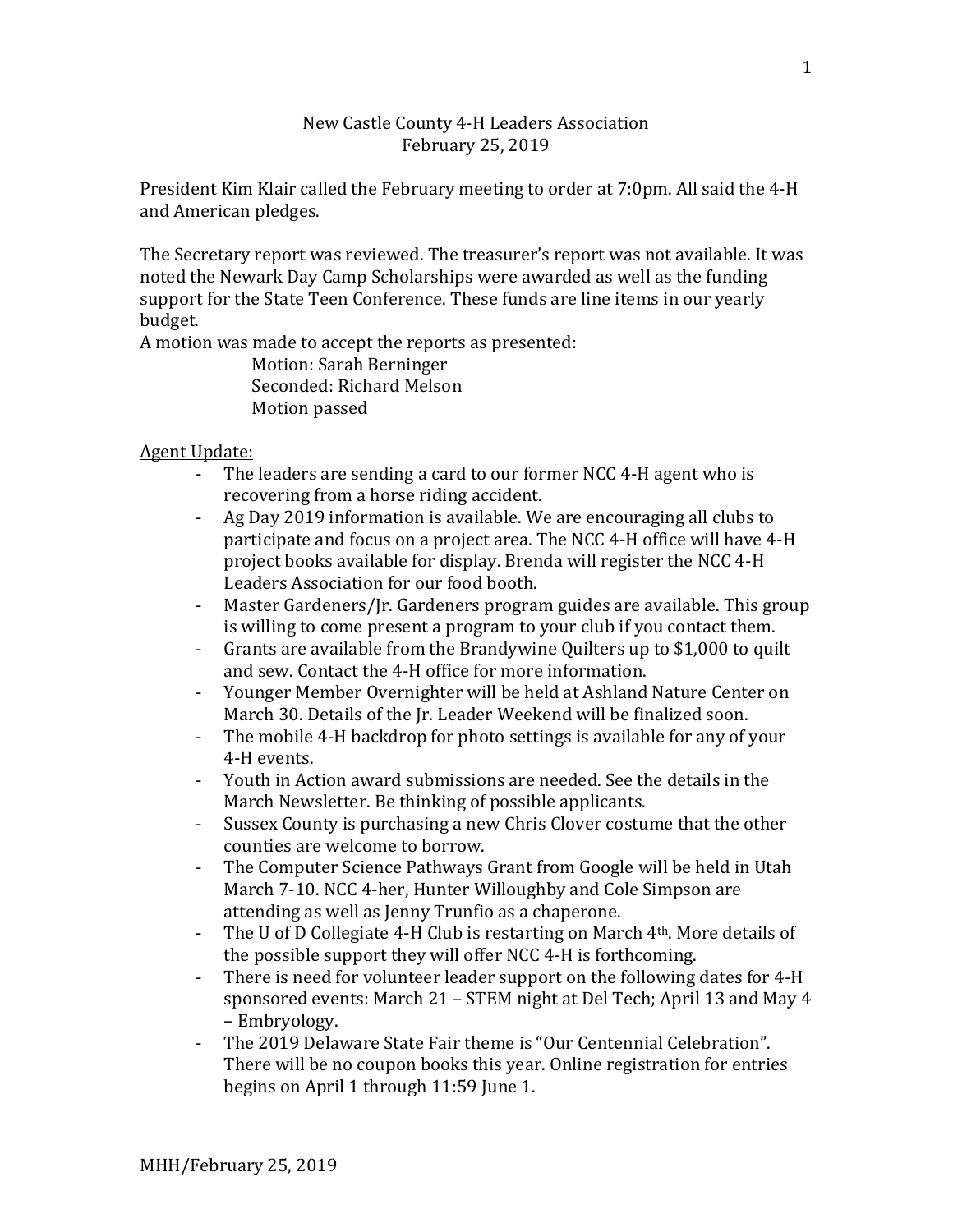- State 4-H Camp registration will open on March 1 and close on April 1. It is open to all enrolled 4-Hers ages 9 years and up, as of January 1, 2019.
- Camp Scholarships (state and day) have been awarded and the notification letters have been sent to the recipients. All who applied were awarded at least a partial award.
- State 4-H Camp clean up day will be on Saturday April 13. More information will follow.
- In April, 4-Hers across the nation will participate as **True Leaders in Service** in multiple community service projects, culminating in a **National 4-H Day of Service on Saturday April 27,2019.**
- The first county Demonstration Contest date is March 21 at the 4-H office. More sessions will be arranged as needed.
- Delaware Legislative Day will be on May 8<sup>th</sup>.
- The NCC 4-H Livestock Show will be on Saturday June 8. Please consider helping in the Links food booth, as this is their only fundraiser for the generous scholarships and events they provide to our NCC 4-Hers.
- National 4-H Shooting Sports Teen Leader Institute will be held at Texas A&M University August 6-10.
- There will be a Community Service Challenge among the 3 Delaware 4-H Counties in March and April. Clubs are to collect canned goods and bring them to the NCC 4-H office.
- There is a NCC 4-H Fishing Club being organized. Look in the newsletter for more details.
- Judging training kits are still available for clubs to borrow in the following project areas: Photography, Horticulture, Clothing, Woodworking, and Wildlife.
- State Record Books are due to the NCC 4-H office by May 1. Training will be done on an individual basis. Contact the NCC 4-H office if you have a 4-Her who may be considering submitting a record Betsy and Kaitlin are ready to help. Please encourage your 4-Hers to participate.
- National 4-H is again conducting a Raise Your Hand marketing campaign for 4-H April 1 – May 15. Look for this in our area media outlets.

## Old Business:

- 1. The State 4-H Leaders Forum was a success. Maureen and Brenda reported on the new format of three classes then the lunch/program. The leaders reported that the workshops they attended were well received. Discussion of the need to have some new program offerings as it is getting a bit stale for seasoned leaders. Several ideas were offered and will be shared with the state forum leaders.
- 2. The State Teen Conference was well attended and well received. The workshops offered were enjoyed by the teens and many ideas that can be used with their clubs were shared.